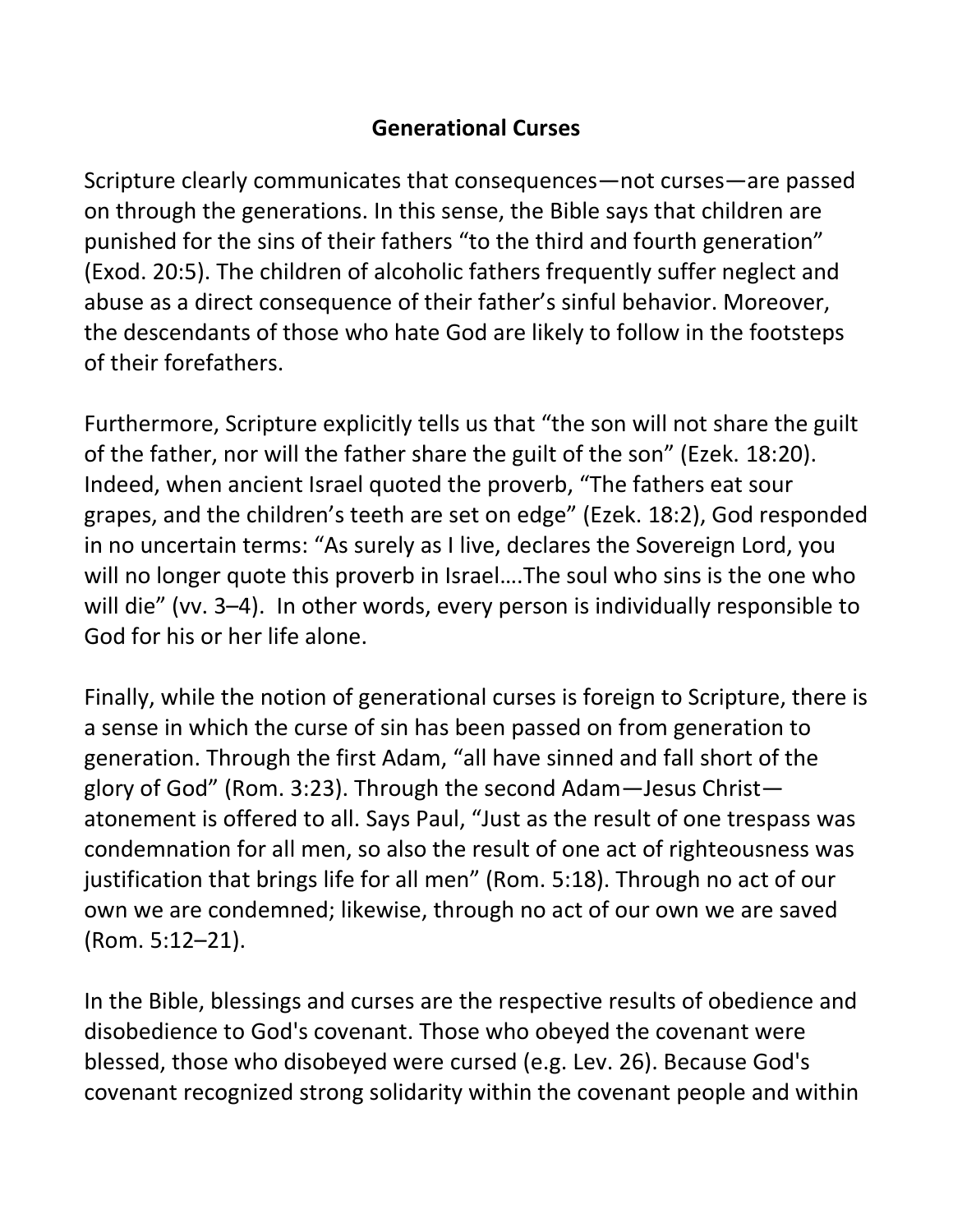families, those who violated the covenant risked bringing a curse not only upon themselves, but also upon their families and even upon the entire covenant people (e.g. Josh. 7; 2 Sam. 12).

Believers, however, are in union with Christ, and thus share his status as perfect covenant keeper (Gal. 3:25-4:7). Because of this, no believer may ever fall under a covenant curse of any type, generational or otherwise. This does not mean that believers may not undergo discipline from God, or that this discipline may not outwardly resemble a curse. Nevertheless, God's discipline is always motivated by love (Heb. 12), and is not a curse.

This does not mean that we won't be affected by the consequences of the sins of our family members. When a divorce occurs, the children suffer. When a family member is an alcoholic, everyone is hurt. But these sins do not plague the children or other family members so as to bring God's disfavor, punishment or discipline upon them for the sins of someone else. As Deuteronomy 24:16 states, God's rule is that children aren't punished for the sins of the parents, and parents aren't punished for the sins of their children. When a man or woman therefore comes to Christ in salvation, He is instantly freed from the wrath of God and immediately reconciled to Him made subject to the grace and mercy of God. He is immediately set free from every curse and sin - individual or generational. 2 Corinthians 5:17-19 says, "Therefore if any man be in Christ, he is a new creature: old things are passed away; behold, all things are become new and all things are of God..." Breaking generational curses comes through Christ and salvation at the Cross.

Romans 8:1 teachers "There is therefore now no condemnation to them which are in Christ Jesus." In Luke 4:18, applying Isaiah 61:1-3 to Himself, Jesus said, "The Spirit of the Lord is upon me, because he hath anointed me to preach the gospel to the poor; he hath sent me to heal the brokenhearted*, to preach deliverance to the captives*, and recovering of sight to the blind, to set at liberty them that are bruised."